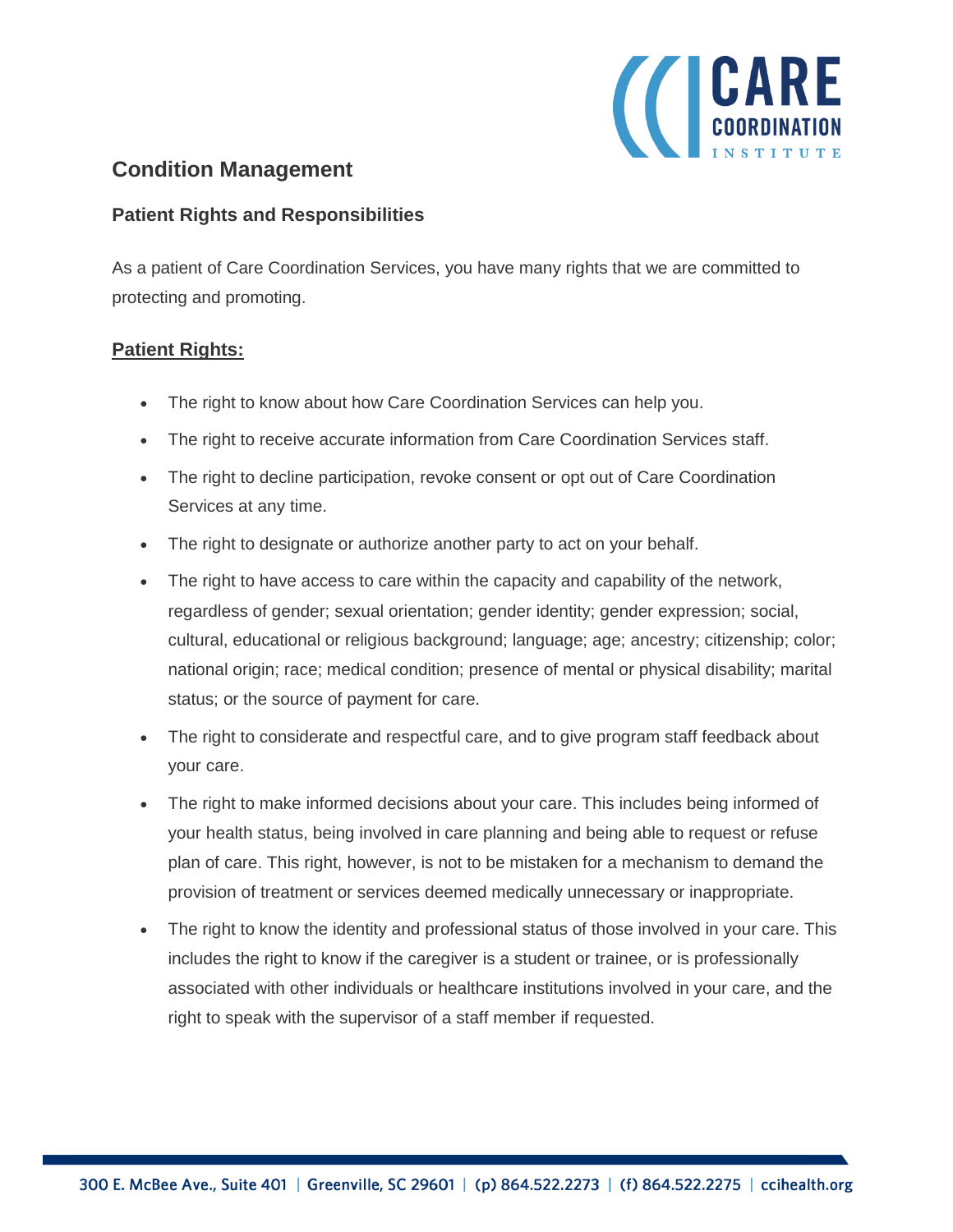

## **Patient Rights (continued):**

- The right to formulate advance directives (such as a living will or durable power of attorney for health care) with the expectation that hospital staff and practitioners honor the directive to the extent permitted by law and policy.
- The right to express concerns and complaints about care and services you receive and to file a complaint without fear of reprisal.
- The right to contact Department of Health and Environmental Control (DHEC) at 1-803- 545-4370 to report a grievance, regardless of whether you have first utilized the hospital's grievance procedure. A "patient grievance" is a formal or informal written or verbal complaint regarding the patient's care (when the complaint is not resolved at the time of the complaint by staff present), abuse or neglect, issues related to the hospital's compliance with the Centers for Medicare and Medicaid Services (CMS) Hospital Conditions of Participation (CoPs), or a Medicare beneficiary billing complaint related to rights and limitations provided by 42 CFR 489.
- The right to receive care in a safe setting and to be free from all forms of abuse or harassment.
- The right to access an interpreter if you do not speak or understand English.
- The right to know if this network has relationships with other healthcare facilities, educational institutions or other outside parties that may influence your care.
- The right to have personally identifiable health information shared by Care Coordination Services only in accordance with state and federal law.
- The right to know and understand the reasoning for selecting cases for Care Coordination Services and for ending or closing those services.
- The right to receive notification when Care Coordination Services are changed or terminated and the reason(s) why.
- The right to receive a copy of your care plan.